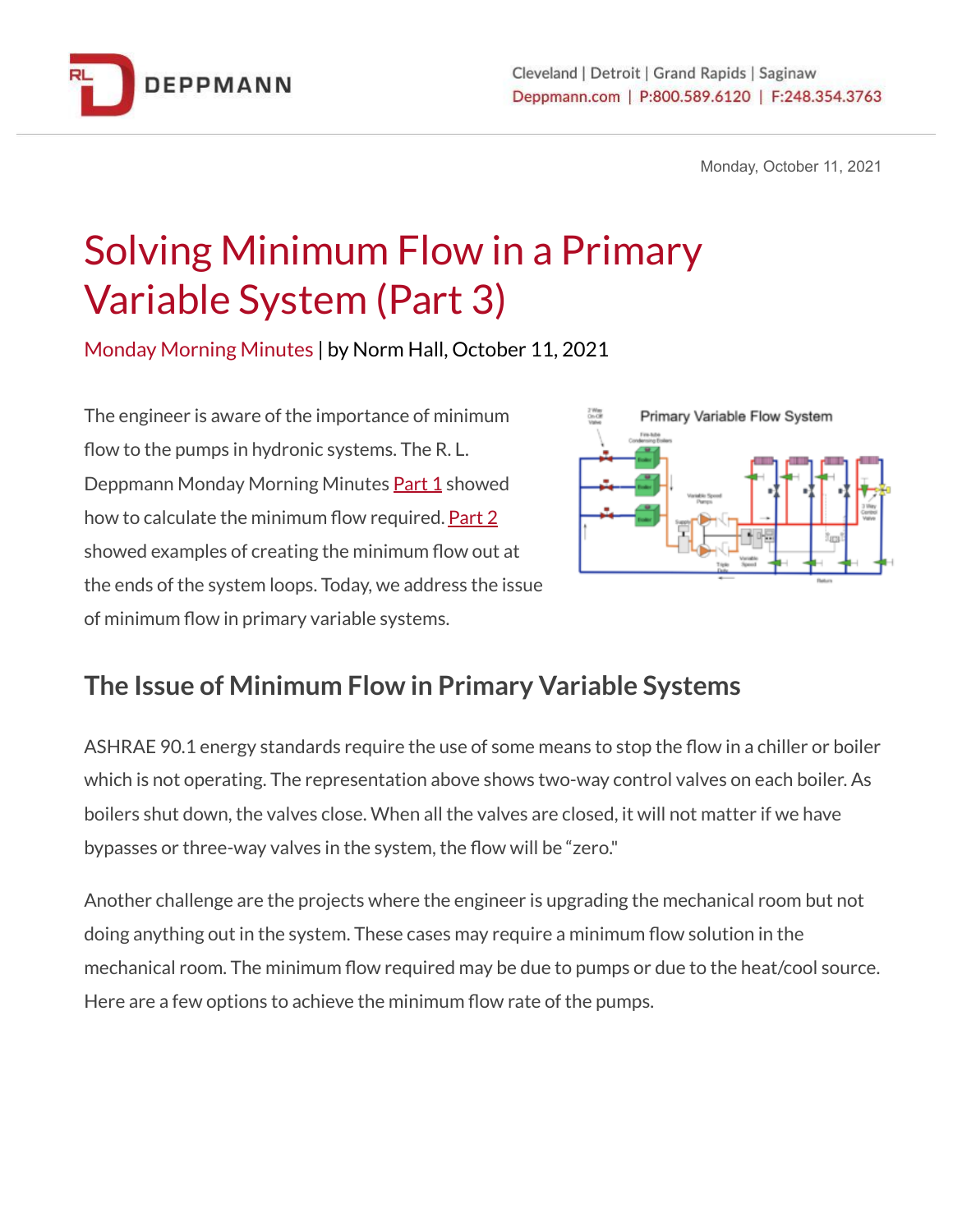## **The Constant Flow Bypass**

Probably the least expensive installation cost but most expensive operating cost would be a constant flow bypass. This is nothing more than the bypass with an automatic balance valve as described i[n](https://bit.ly/3m9kM04) [Part](https://bit.ly/3m9kM04) 1 of this series, "[Minimum](https://bit.ly/3lm6KJG) Flow in [Variable](https://bit.ly/3lm6KJG) Speed Pumps for Building [Hydronic](https://bit.ly/3lm6KJG) HVAC Systems." This would not be my first choice, but it is a choice. The

#### **Constant Flow Bypass** Fire-tube<br>lensing Boil ariable Speed<br>Pumps Griswold or<br>B&G constant<br>flow balance valve set at minimum pump flow required Return

engineer would design the system pump with a system design flow rate plus extra for the minimum flow.

#### **The Bypass Control Valve**

The bypass shown could have a control valve. This control valve could be modulating. The signal from the building management system (BMS) would vary based on a Badger flow meter in the main. The signal would keep the valve closed if the flow is greater than the minimum flow required. The signal would modulate the valve open to maintain the minimum flow. Note that it



is important to choose a flow meter that provides accurate measurement in low velocities.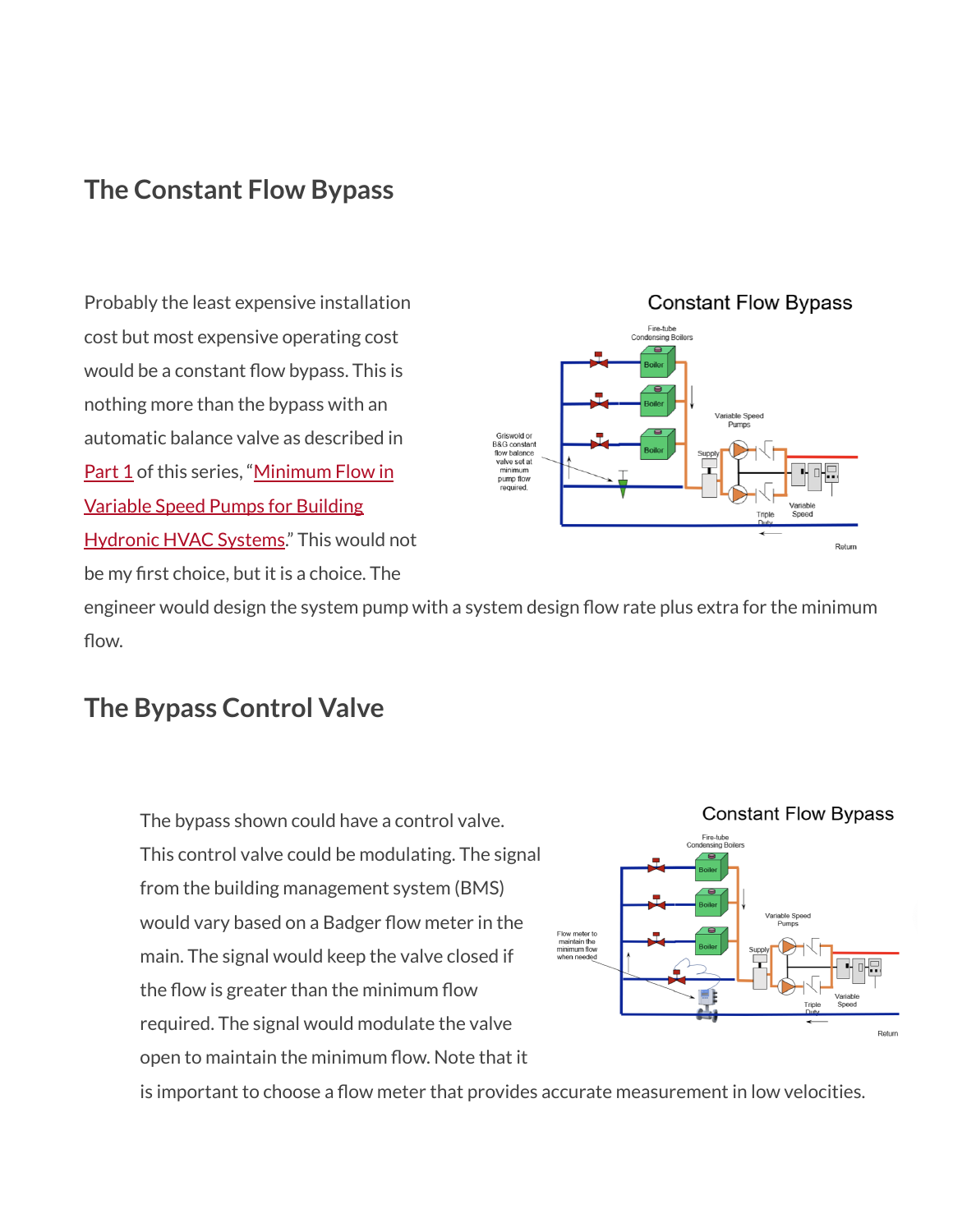

This may be a place for an inline magnetic meter such as the Badger M2000. Another non-intrusive option could be the Badger TFX-5000 ultrasonic flow meter. Watch for minimum velocities when using mechanical impeller or insert magnetic meters. The two Badger meters mentioned will not have the velocity issues.



McDonnell miller fs-7-4 flow switches

One last option would be to use a 2-way on-off bypass valve with a McDonnell-Miller FS7-4 flow switch in the main. The paddle could be fine tuned to adjust the minimum flow rate and dead band. In this application, the valve would remain off until the flow switch minimum flow was met. Then the valve would be full open. I would suggest a Griswold or B&G automatic flow balance valve in the bypass line for this application.

## **Pressure Differential Bypass Valve – Caution**



DB-3/4 – Differential Bypass Valve - Xylem Applied Water Systems - United States (bellgossett.com)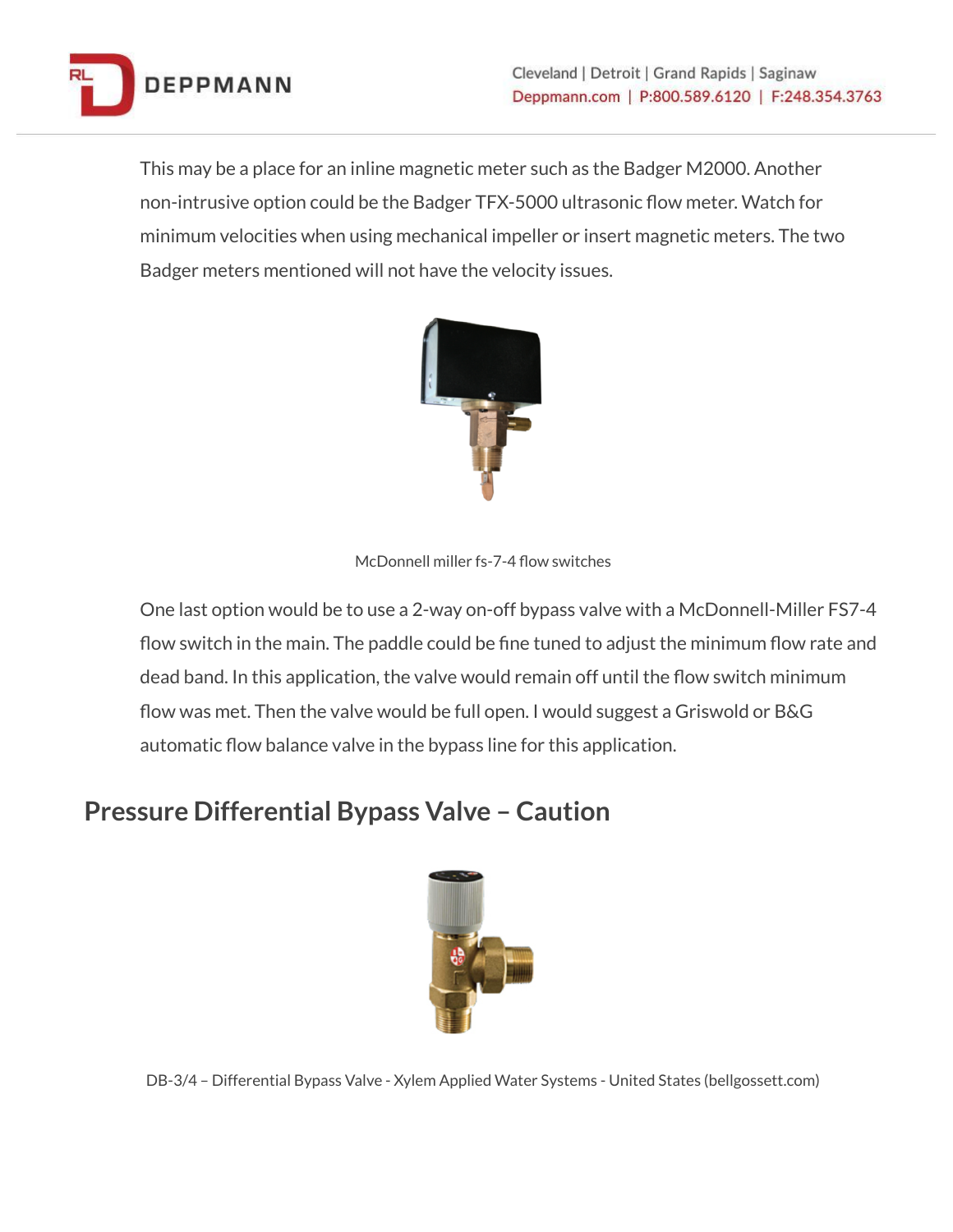Another bypass line option is the mechanical differential bypass valve. This is a mechanical valve with an adjustable pressure differential. It is like the back pressure relief valves used in cold water distribution systems. These valves open when there is a rise in pressure differential.

The back pressure relief valve attempts to maintain the flow rate as things close downstream. These are used in constant speed applications. As the flow drops and the pump head rises, the relief valve opens to maintain the design head while bypassing the flow not being used in the system. These are fixed pressure devices and will not work in variable speed systems.

The less expensive pressure differential bypass valves are also meant to be used in constant speed applications. As the control valves close and the pump head rises, the valve opens. If these are used in a commercial application and set at the control head, they will always be open. No different than the constant bypass valve described above.

# **Proper Boiler Sequencing with 2-Way Valves**

What about the systems where the minimum flow was designed into the distribution system? How do we employ the 2-way on-off boiler valves and still use the existing minimum flow design?

The boiler on-off control valves may seem simple to control. There are several important things the control system must